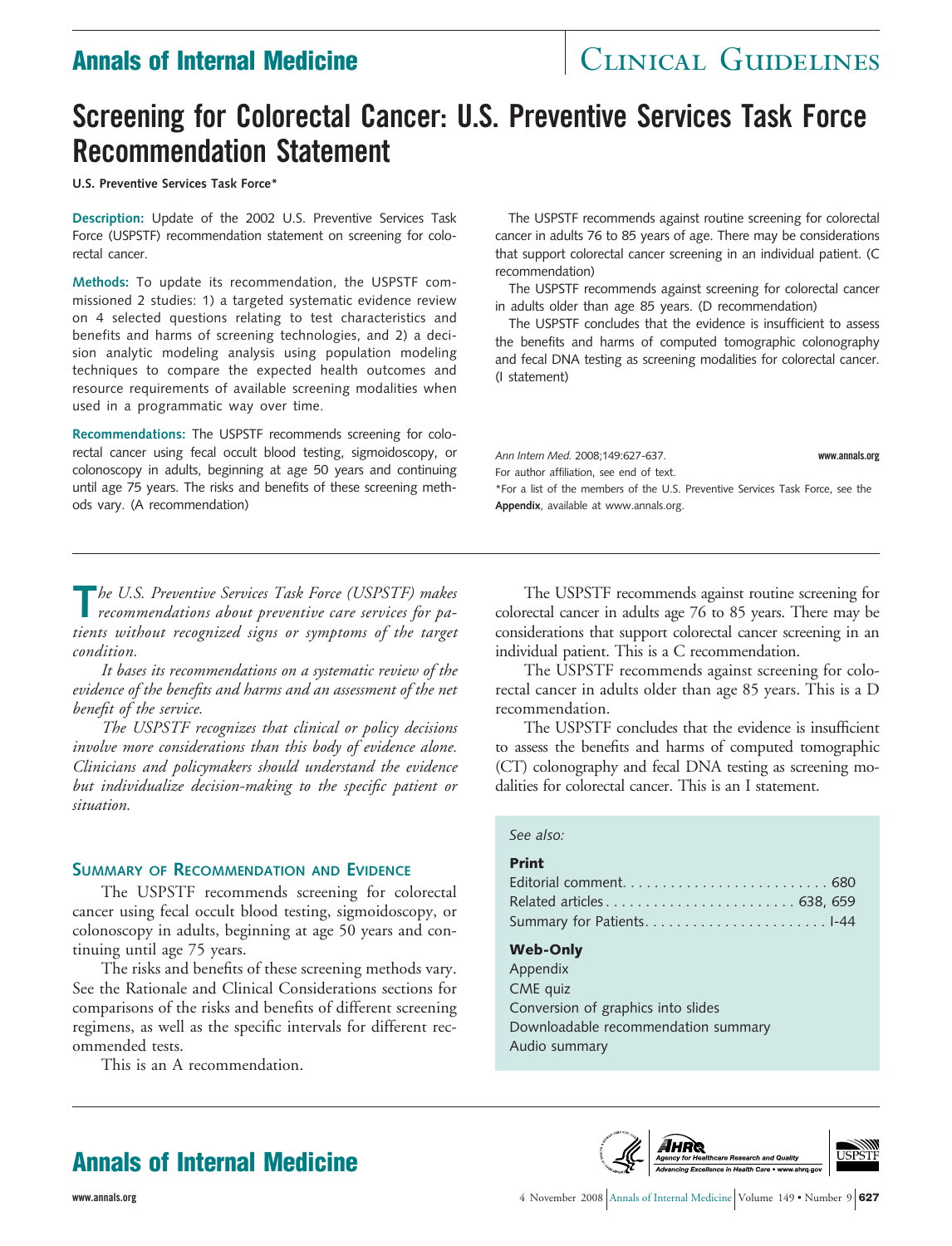### CLINICAL GUIDELINES | Screening for Colorectal Cancer

See the **Figure** for a summary of the recommendations and suggestions for clinical practice.

See **Table 1** for a description of the USPSTF grades and **Table 2** for a description of the USPSTF classification of levels of certainty about net benefit.

### **RATIONALE**

### **Importance**

Colorectal cancer is the third most common type of cancer and the second leading cause of cancer death in the United States. Current levels of screening in this country lag behind those of other effective cancer screening tests; it has been estimated that attainment of goals for population colorectal cancer screening could save 18 800 lives per year (1). Colorectal cancer incidence and mortality show health disparities, with a disproportionate burden occurring in certain minority populations, including African Americans and Alaska Natives (2, 3).

### **Detection**

The evidence is convincing that screening for colorectal cancer with fecal occult blood testing, sigmoidoscopy, or colonoscopy detects early-stage cancer and adenomatous polyps.

Although colonoscopy is considered to be the reference standard against which the sensitivity of other colorectal cancer screening tests are compared, it is not perfect. Two types of studies to assess the sensitivity of colonoscopy—tandem colonoscopy studies, in which the same patient is studied twice, and studies comparing colonoscopy and CT colonography—show that colonoscopy may miss even polyps larger than 10 mm and colorectal cancer. In addition, most of the evidence about the sensitivity of colonoscopy comes from experienced examiners in research settings. The evidence is inadequate to estimate the sensitivity in community practice; however, it is likely to be lower than in research settings.

Although single test performance is an important issue in the detection of colorectal neoplasia, the sensitivity of the test over time is more important in an ongoing screening program. Unfortunately, data that permit assessment and comparison of screening methods to detect colorectal neoplasia in a testing program over time from a population perspective are limited to data from analytic modeling.

### **Benefits of Detection and Early Intervention**

There is convincing evidence that screening with any of the 3 recommended tests reduces colorectal cancer mortality in adults age 50 to 75 years. Follow-up of positive screening test results requires colonoscopy regardless of the screening test used. Because of the harms of colonoscopy described below, the chief benefit of less invasive screening tests is that they may reduce the number of colonoscopies required and their attendant risks.

There is adequate evidence that the benefits of detection and early intervention decline after age 75 years. The lead time between the detection and treatment of colorectal neoplasia and a mortality benefit is substantial, and competing causes of mortality make it progressively less likely that this benefit will be realized with advancing age.

### **Harms of Detection and Early Intervention**

The primary established harms of colorectal cancer screening are due to the use of invasive procedures initially or in the evaluation sequence. Harms may arise from the preparation the patient undergoes to have the procedure, the sedation used during the procedure, and the procedure itself.

### **Colonoscopy**

Evidence is adequate to estimate the harms of colonoscopy. In the United States, perforation of the colon occurs in an estimated 3.8 per 10 000 procedures (4). Serious complications—defined as deaths attributable to colonoscopy or adverse events requiring hospital admission, including perforation, major bleeding, diverticulitis, severe abdominal pain, and cardiovascular events—are significantly more common, occurring in an estimated 25 per 10 000 procedures (5).

### **Flexible Sigmoidoscopy**

Evidence is adequate that serious complications occur in approximately 3.4 per 10 000 procedures (5).

### **Fecal Tests**

Evidence about the harms of fecal tests is lacking (inadequate), but the USPSTF assesses them to be no greater than small.

### **CT Colonography**

Computed tomographic colonography images more than the colon. Up to 16% of people having their first CT colonography are found to have extracolonic abnormalities that require further testing (5, 6). Evidence is inadequate to assess the clinical consequences of identifying these abnormalities, but there is potential for both benefit and harm. Potential harms arise from additional diagnostic testing and procedures for lesions found incidentally, which may have no clinical significance. This additional testing also has the potential to burden the patient and adversely impact the health system.

The risks for perforation associated with screening CT colonography in research settings are estimated to be 0 to 6 per 10 000 CT colonography studies (4). However, these estimates may be higher than what can be expected in screened populations because the studies included symptomatic populations.

Radiation exposure resulting from CT colonography is reported to be 10 mSv per examination. The harms of radiation at this dose are not certain, but the linear nothreshold model predicts that 1 additional individual per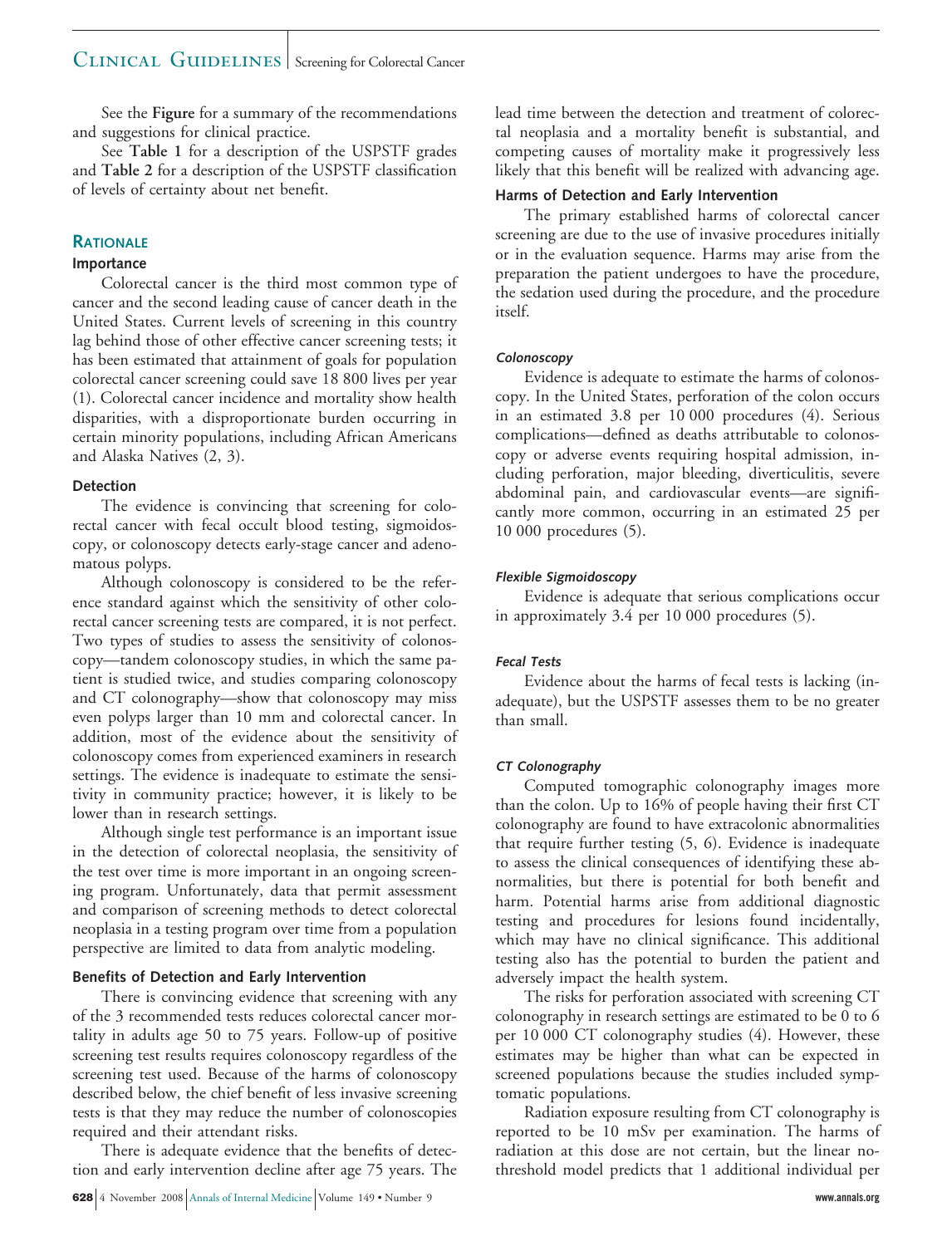1000 would develop cancer in his or her lifetime at this level of exposure (7). The lifetime cumulative radiation risk from the use of CT colonography to screen for colorectal cancer should be considered in the context of the growing cumulative radiation exposure from the use of other diagnostic and screening tests that involve radiation exposure. On the other hand, improvements in CT colonography technology and practice are lowering this radiation dose.

### **USPSTF Assessment**

The USPSTF concludes that, for fecal occult blood testing, flexible sigmoidoscopy, and colonoscopy to screen for colorectal cancer, there is high certainty that the net benefit is substantial for adults age 50 to 75 years. See Clinical Considerations for a comparison of the regimens for each of these tests.

The USPSTF concludes that, for adults age 76 to 85 years, there is moderate certainty that the net benefits of screening are small.

The USPSTF concludes that, for adults older than age 85 years, there is moderate certainty that the benefits of screening do not outweigh the harms.

The USPSTF concludes that there is insufficient evidence to assess the sensitivity and specificity of fecal DNA testing for colorectal neoplasia, and that therefore the balance of benefits and harms cannot be determined for this test.

The USPSTF concludes that, for CT colonography, evidence to assess the harms related to extracolonic findings is insufficient, and the balance of benefits and harms cannot be determined.

### **CLINICAL CONSIDERATIONS**

### **Patient Population under Consideration**

These recommendations apply to adults 50 years of age and older, excluding those with specific inherited syndromes (the Lynch syndrome or familial adenomatous polyposis) and those with inflammatory bowel disease. The recommendations do apply to those with first-degree relatives who have had colorectal adenomas or cancer, although for those with first-degree relatives who developed cancer at a younger age or those with multiple affected first-degree relatives, an earlier start to screening may be reasonable. Data suggest that colorectal cancer has a higher mortality rate in African Americans. The reasons for this differential are not well known, and the recommendations are intended to apply to all ethnic and racial groups.

When the screening test results in the diagnosis of clinically significant colorectal adenomas or cancer, the patient will be followed by a surveillance regimen and recommendations for screening are no longer applicable. The USPSTF did not address evidence for the effectiveness of any particular surveillance regimen after diagnosis and/or removal of adenomatous polyps.

### **Screening Tests**

The relative sensitivity and specificity of the different colorectal screening tests with adequate data to assess cancer detection— colonoscopy, flexible sigmoidoscopy, and fecal tests— can be depicted as follows:

Sensitivity: Hemoccult  $II <$  fecal immunochemical tests  $\leq$  Hemoccult SENSA  $\approx$  flexible sigmoidoscopy  $\leq$ colonoscopy

Specificity: Hemoccult SENSA  $\lt$  fecal immunochemical tests  $\approx$  Hemoccult II  $<$  flexible sigmoidoscopy  $=$  colonoscopy

For the operator-dependent tests—flexible sigmoidoscopy, CT colonography, and colonoscopy— better operator training and more experience have a high likelihood of improving sensitivity. Approaches related to certification, such as quality standards and possibly minimum volume requirements, could be used to achieve the goal of improving operator performance and therefore test sensitivity. Assurance of performance of high-quality endoscopy should be part of all screening programs.

Because several screening strategies have similar efficacy, efforts to reduce colon cancer deaths should focus on implementation of strategies that maximize the number of individuals who get screening of some type. The different options for colorectal cancer screening tests are variably acceptable to patients; eliciting patient preferences is one step in improving adherence. Ideally, shared decision making between clinicians and patients would incorporate information on local test availability and quality as well as patient preference.

### **Screening Intervals and Starting and Stopping Ages**

Screening for colorectal cancer reduces mortality through detection and treatment of early-stage cancer and detection and removal of adenomatous polyps. The degree to which each of these mechanisms contributes to a reduction in mortality is unknown, although it is likely that the largest reduction in colorectal cancer mortality during the 10 years after initial screening comes from the detection and removal of early-stage cancer. Colonoscopy is a necessary step in any screening program that reduces mortality from colorectal cancer. This reduction in mortality does come at the expense of significant morbidity associated with colonoscopy. Evidence does not currently allow a differential estimate of colonoscopy-related morbidity for different age groups or for examinations done with or without biopsy.

In this context, the best measure for the morbidity that results from any screening program for colorectal cancer is the number of colonoscopies required to achieve a reduction in mortality. Although improvements in mortality will generally be associated with increasing morbidity that results from the screening and surveillance program, the goal of a screening program should be to maximize the number of life-years gained while minimizing the harms.

In a report prepared for the USPSTF by 2 groups in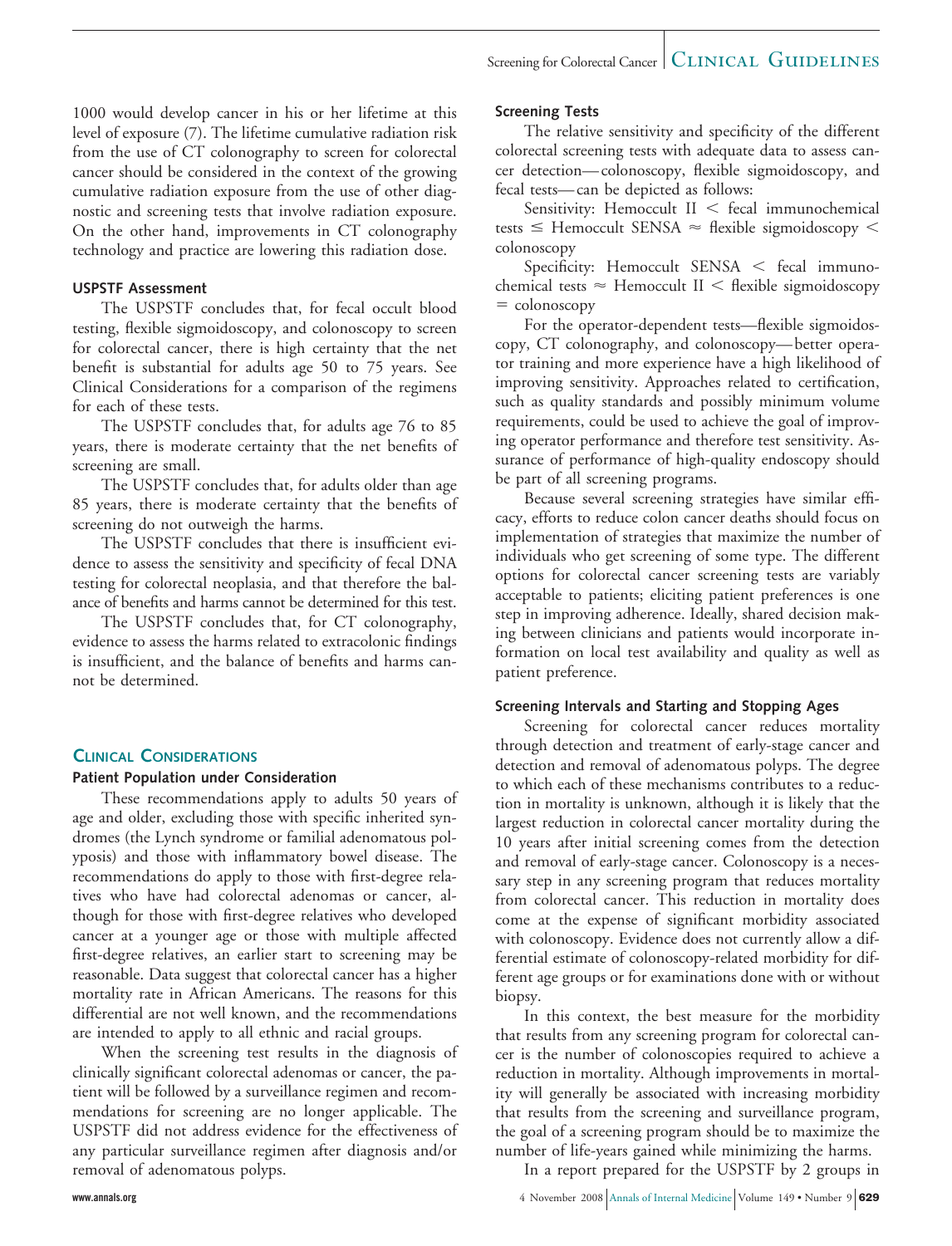### CLINICAL GUIDELINES Screening for Colorectal Cancer

the Cancer Intervention and Surveillance Modeling Network (CISNET), investigators conducted microsimulation analyses that applied programs of screening to standard populations of adults in the United States (5). These analyses permitted a comparison of expected outcomes among testing strategies involving the fecal tests, flexible sigmoidoscopy, or colonoscopy (as noted below). In the models, the predicted total number of colonoscopies included those resulting from surveillance after detection of colorectal neoplasia. The models assumed lifetime monitoring by colonoscopy every 3 to 5 years depending on the number and size of the adenomas detected. It is not the intent of the USPSTF to endorse this particular approach to surveillance, but standardizing the approach to surveillance is necessary to compare screening strategies in the models.

For all screening modalities, starting screening at age 50 resulted in a balance between life-years gained and colonoscopy risks that was more favorable than commencing screening earlier. Despite the increasing incidence of colorectal adenomas with age, for individuals previously screened the gain in life-years associated with extending screening from age 75 years to 85 years was small in comparison to the risks of screening people in this decade. For adults who have not previously been screened, decisions about first-time screening in this age group should be made in the context of the individual's health status and competing risks, given that the benefit of screening is not seen in trials until at least 7 years later. For persons older than 85 years, competing causes of mortality preclude a mortality benefit that outweighs the harms.

Screening programs incorporating fecal occult blood testing, sigmoidoscopy, or colonoscopy will all be effective in reducing mortality. Modeling evidence suggests that population screening programs between the ages of 50 and 75 years using any of the following 3 regimens will be approximately equally effective in life-years gained, assuming 100% adherence to the same regimen for that period (8): 1) annual high-sensitivity fecal occult blood testing, 2) sigmoidoscopy every 5 years combined with high-sensitivity fecal occult blood testing every 3 years, and 3) screening colonoscopy at intervals of 10 years.

The strategies differ in the total number of colonoscopies that would be required to gain similar numbers of life-years. The first strategy, use of annual high-sensitivity fecal occult blood testing (sensitivity for cancer  $\geq$ 70%) that has a false-positive rate less than 10% (that is, specificity  $>$ 90%), is estimated to require the fewest colonoscopies while achieving a gain in life-years similar to that seen with screening colonoscopy every 10 years. Currently available tests that meet both specifications include SENSA guaiac testing (Beckman Coulter, Fullerton, California) and fecal immunochemical tests with characteristics similar to those of the Magstream quantitative test (Fujirebio, Tokyo, Japan).

Although use of an annual fecal occult blood screening

test with a lower sensitivity has been demonstrated to reduce colorectal cancer mortality in randomized, controlled trials, modeling suggests that the number of life-years gained will be greater with the strategies using highersensitivity tests.

For all screening modalities, the effectiveness decreases substantially as adherence to the regimen declines. At the individual level, adherence to a screening regimen will be more important in life-years gained than will the particular regimen selected. Current data are insufficient to predict adherence to any specific screening regimen at the population level.

### **Considerations for Practice When Evidence Is Insufficient CT Colonography**

*Potential Preventable Burden.* A screening program that incorporates the option of CT colonography could help reduce colorectal cancer mortality in the population if patients who would otherwise refuse screening found it an acceptable alternative.

*Potential Harms.* The potential harms from evaluation of incidental findings found with CT colonography may be large. The lifetime cumulative radiation risk from use of CT colonography to screen for colorectal cancer should be considered, as well as the growing cumulative radiation exposure from the use of other kinds of diagnostic and screening that involve radiation exposure.

*Current Practice.* Computed tomographic colonography performed by trained and experienced radiographers may not be currently available in many parts of the United States.

*Costs.* Patient time and burden to participate in colorectal cancer screening using test strategies that require bowel preparation are substantial. A CT colonography screening strategy that did not involve bowel preparation would decrease the burden of adherence. The cost of CT colonography is high.

### **Fecal DNA**

*Potential Preventable Burden.* Fecal DNA has potential as a highly specific test, and it could reduce harms associated with follow-up of false-positive test results.

*Current Practice.* Fecal DNA tests are evolving, and no test is widely used.

*Costs.* Fecal DNA is likely to have a high monetary cost per test.

### **Other Approaches to Prevention**

Dietary approaches, such as avoidance of red meat and alcohol or consumption of diets very high in fiber, have been suggested to protect against the risk for colorectal adenomas, but these claims are based on associations present in observational studies that have thus far not been substantiated in trials. Certain nonsteroidal anti-inflammatory drugs (NSAIDs) are associated with regression and decreased incidence of colonic adenomas, but the harms of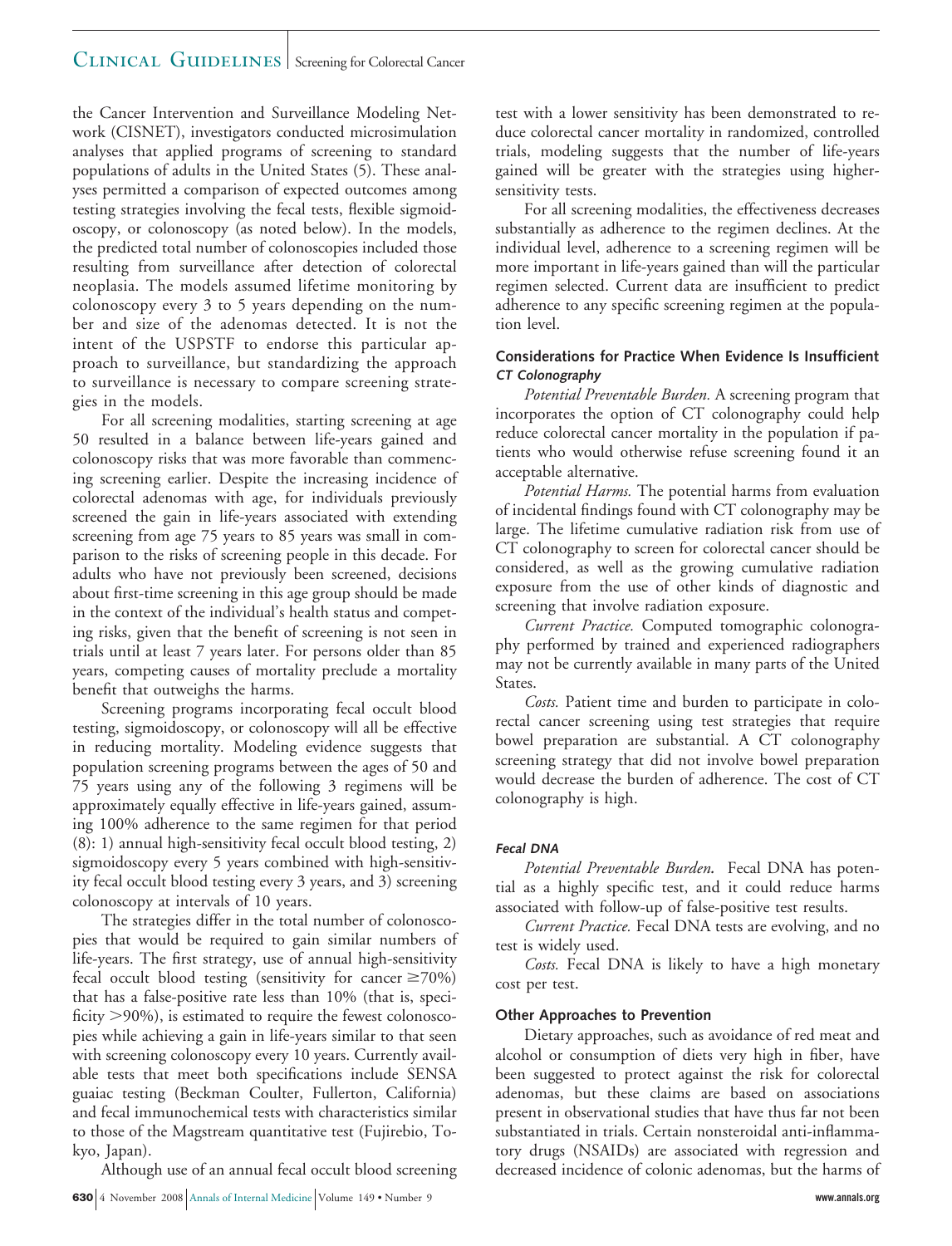daily NSAID use in asymptomatic persons led the USPSTF to recommend against this use in persons not at increased risk (see below.)

### **Useful Resources**

In 2007, the USPSTF recommended against the use of aspirin or NSAIDs for prevention of colorectal cancer (D recommendation, available at www.ahrq.gov/clinic/uspstf /uspsasco.htm).

### **OTHER CONSIDERATIONS**

### **Research Needs and Gaps**

Our understanding of optimal screening strategies would be significantly enhanced if higher-quality data were available about the natural history of small adenomas. Also, the importance of detecting flat adenomas is controversial, and there is a pressing need for further research on the natural history of these lesions.

Information is needed about the age-specific and biopsy-related harms of colonoscopy. Also needed are studies of the benefits and risks of detection and subsequent evaluation of extracolonic lesions through CT colonography. Finally, randomized trials are needed to compare screening programs using different modalities in order to define more clearly their relative benefits and harms.

Ultimately, all screening tests are merely tools, and the most important step is their actual use by patients; as such, further research into systems approaches to promoting the use of colorectal cancer screening could have a large impact on increasing the use of the tools that are available.

### **DISCUSSION**

### **Burden of Disease**

As noted earlier, colorectal cancer is the third most common type of cancer in both men and women in the United States (9). Progress has been achieved in reducing the cancer burden in the United States with declining rates in overall cancer deaths since the 1990s (3). However, the increasing proportion of the population older than 65 years has contributed to the increasing absolute total number of cancer deaths (2, 10). For 2008, it is estimated that 148 810 individuals will be diagnosed and that 49 960 will die of colorectal cancer (11).

More than 80% of diagnosed cases of colorectal cancer occur in patients older than 55 years. The age-adjusted incidence for colorectal cancer is 51.6 per 100 000 persons, with a lifetime risk of diagnosis of 5.7% for men and 5.1% for women. Increased age, along with male sex and black race, are associated with increasing colorectal cancer incidence (11). Despite these disparities, the incidence rate for colorectal cancer has declined over the past 20 years among men of all racial and ethnic groups except for Hispanics/

Latinos and Alaska Natives, and has stabilized among women of all racial and ethnic groups except Alaska Natives (3, 9).

### **Scope of Review**

In 2002, the USPSTF released a strong recommendation on colorectal cancer screening for average-risk adults age 50 years or older (12). To update this recommendation, the scope of the current review was determined to encompass 2 parts: a targeted systematic evidence review (5) to update information on selected questions from the prior review (13), and a decision analytic modeling analysis commissioned by the USPSTF to use population modeling techniques (8, 14).

The targeted systematic evidence review focused on the following key questions:

1. Do colorectal cancer screening programs have demonstrated benefit in reducing colorectal cancer mortality?

2. What is the efficacy of newer screening technologies—the high-sensitivity guaiac fecal occult blood test, the fecal immunochemical test, the fecal DNA test, and CT colonography?

3. What is the effectiveness of optical colonoscopy and flexible sigmoidoscopy in community practice?

4. What are the harms of newer screening technologies and optical colonoscopy and flexible sigmoidoscopy in community practice?

The USPSTF also requested a report from 2 decision analytic modeling groups to offer guidance on the optimal ages at which to start and stop screening, as well as the optimal intervals for different screening modalities. The analyses were carried out by using 2 microsimulation population models, both parts of the larger CISNET collaboration funded by the National Cancer Institute.

As each individual ages, there is a chance that an adenomatous lesion—the benign precursor to colorectal cancer—will develop. Because the time between the development of an adenoma and the occurrence of a clinically observable cancer is unknown, the models incorporate different assumptions about the adenoma– carcinoma sequence that yield different estimates of the average time between adenoma development and cancer diagnosis among cancer cases: a 10-year average in one model and a 22-year average in the other. Life expectancy was calculated for different screening strategies, including no screening given a 40-year-old cohort of asymptomatic individuals in the United States. The primary outcome was life-years gained relative to no screening, relative to the number of colonoscopies (14).

This update of the 2002 recommendation did not consider barium enema because it has substantially lower sensitivity than modern test strategies, it has not been subjected to screening trials, and its use as a screening test for colorectal cancer is declining.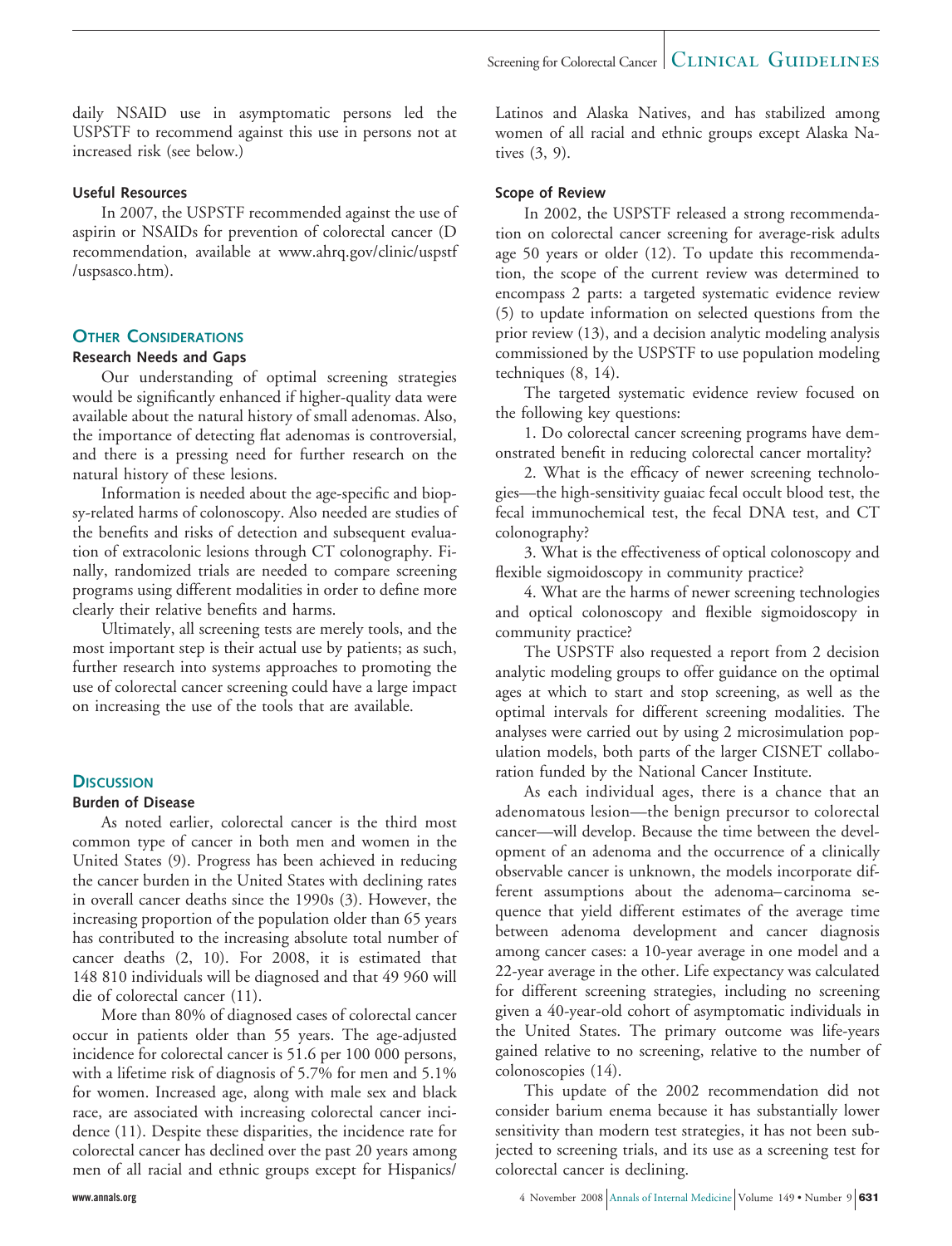### CLINICAL GUIDELINES Screening for Colorectal Cancer

### **Accuracy of Screening Tests**

Currently, there are 2 recognized approaches for colorectal cancer screening: assessment of stool for blood or DNA and visual inspection of the colon and rectum to find precancerous adenomas or early cancer. Since the 2002 review, several new stool-based screening modalities have become available: immunochemical fecal occult blood testing and fecal DNA testing. Certain fecal immunochemical tests have shown gains in sensitivity without excess loss of specificity when compared with established stool tests (15, 16). Screening with fecal DNA is still an evolving technology, with only 1 fair-quality study in average-risk patients providing data on sensitivity (better than Hemoccult II) and on the proportion of all tests that have positive results (higher than Hemoccult II) (17).

Direct visualization techniques offer substantial benefit over fecal tests, with greater sensitivity, when considered as a single test (5). Reduced screening accuracy in the community setting, due to inadequate bowel preparation or provider skill level, may decrease the sensitivity of optical colonoscopy and flexible sigmoidoscopy. Despite these operational constraints, these screening modalities remain an important means for detecting and treating colorectal cancer and its precursor lesions.

Recent clinical studies of CT colonography suggest that this screening method may be at least as sensitive as optical colonoscopy at identifying colorectal cancer and large adenomas in the community setting (18 –20).

### **Effectiveness of Early Detection**

In 2002, the USPSTF concluded that there was fairto-good evidence that several screening methods were effective in reducing mortality from colorectal cancer (12). The only method with direct evidence for reduction of mortality is a program that tests for blood-positive stools over several years. Since the last recommendation in 2002, the mortality reduction previously reported in FUBT trials was maintained in longer-term follow-up, and a recent meta-analysis estimates the overall colorectal cancer morality reduction at 15% for biennial fecal occult blood testing (21).

There are no new trials that report on mortality for the other optical screening modalities (colonoscopy and sigmoidoscopy) or newer screening methods, such as fecal DNA and fecal immunochemical testing. The decision analytic modeling analysis performed for the USPSTF projected a comparative benefit to screening with colonoscopy, high-sensitivity fecal blood test, or flexible sigmoidoscopy every 5 years in combination with fecal testing every 3 years or mid-interval screening, relative to the other techniques studied (8). Despite the lack of direct evidence from clinical trials to ascertain which is the most effective strategy, any of the recommended screening methods is effective compared with no screening (22).

### **Potential Harms**

The USPSTF found evidence of harms associated with different colorectal screening programs. With all colorectal cancer screening modalities, a positive test result leads to follow-up testing, specifically colonoscopy, to resolve the diagnosis. This invasive procedure can result in serious morbidity as well as anxiety, inconvenience, discomfort, and additional medical expenses. Below, we first report known harms of each modality in single-use scenarios, and, at the end of this section, we describe the use of the accompanying decision model report to project the accumulated harms (that is, the number of colonoscopies) resulting from each program of screening over the lifetime of a hypothetical cohort of people.

### **Fecal Occult Blood Tests**

No current studies adequately address any adverse effects of high-sensitivity stool tests for blood (SENSA, fecal immunochemical testing) (23).

### **Colonoscopy**

Perforation from colonoscopy occurs in an estimated 3.8 per 10 000 procedures in the United States; major bleeding is estimated to occur in 12.3 per 10 000 procedures (95% CI, 7.8 to 19.3 per 10 000 procedures) (4). Serious complications— deaths from colonoscopies in asymptomatic populations or events requiring hospital admission, including perforation, major bleeding, diverticulitis, severe abdominal pain, and cardiovascular events—are estimated at 25 per 10 000 procedures (CI, 12 to 76 per 10 000 procedures) (5).

### **Flexible Sigmoidoscopy**

Serious complications— deaths from flexible sigmoidoscopy in asymptomatic populations or events requiring hospital admission, including perforation, major bleeding, severe abdominal symptoms, and syncope—were fewer than with colonoscopy. The rate of serious complications is estimated at 3.4 per 10 000 procedures (CI, 0.6 to 19 per 10 000 procedures) (4). Perforation from flexible sigmoidoscopy was relatively uncommon, with a point estimate of 4.6 per 100 000 procedures (CI, 0.36 to 59 per 100 000 procedures) (4). Proportions for other complications were not calculated because of a lack of reliable data.

### **Fecal DNA**

Information on harms from fecal DNA testing is limited at this time. Popular misunderstandings could occur about genetic profiling and insurability, but these are without basis because fecal DNA testing relies on the detection of de novo or somatic mutation in the mucosal lining of the bowel and is not related to hereditary (germ-line) mutations (24). Despite this distinction, general acceptability may limit the use of this test.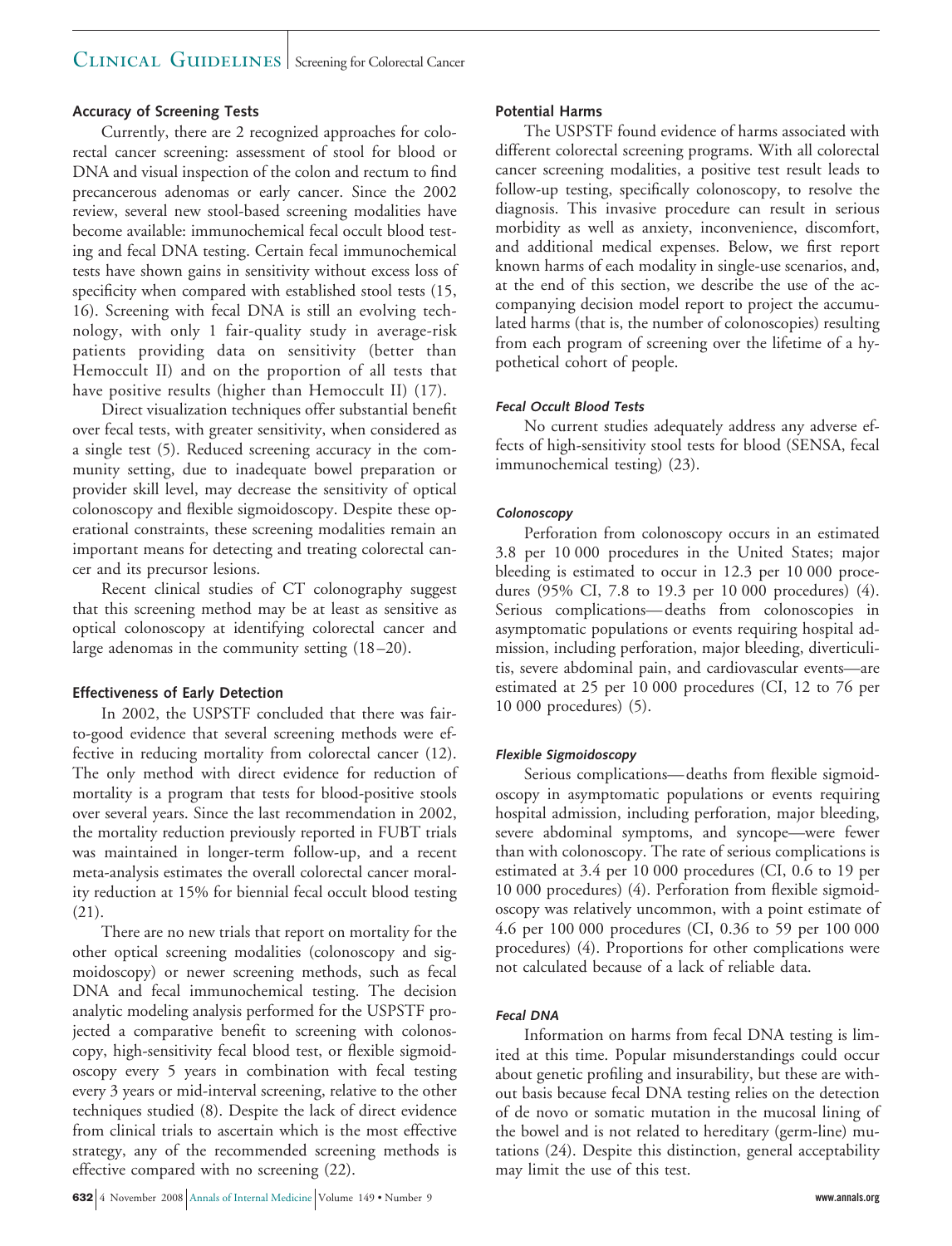### Screening for Colorectal Cancer  $\vert$  CLINICAL GUIDELINES

### **CT Colonography**

The risk for perforation, as studied in both symptomatic and asymptomatic populations, from CT colonography is estimated at 0 to 6 per 10 000 procedures (4). Because rates of perforation are higher for symptomatic persons undergoing CT colonography, the actual risk in a screening population would be expected to be on the low end of this range.

Computed tomographic colonography involves a wider area of examination than just the interior of the colon. Extracolonic findings of potential clinical significance are common and range from 7% to 16% of studies (4). It is not known whether the serendipitous discovery of these lesions results in better outcomes for patients; it is possible that they result in extra follow-up testing without associated benefit.

No studies directly addressed cancer-causing effects from CT colonography–associated radiation exposure. The ionizing radiation from a single CT colonography examination ranges from 1.2 to 23.4 mSv, with the median exposure at 10 mSv. The average radiation dose of 2-view chest radiography is 0.06 mSv (25), and the background radiation experienced by living in the United States is 3 mSv per year (7). However, the potential risk from this low-dose exposure remains uncertain. It is not yet possible to quantify accurately the potential harms of extracolonic findings or radiation exposure associated with CT colonography (4).

As mentioned above, the risks or harms from a single administration of a screening test must be considered in the framework of how often that test will be repeated in a patient's lifetime, as well as how many invasive procedures (that is, colonoscopies) will be required to follow up on abnormal screening test results. The model commissioned for this evidence review estimates that the USPSTFrecommended strategies would result in 3756 total colonoscopies per 1000 people for the "colonoscopy every 10 years" strategy, 2654 total colonoscopies for the "annual SENSA" strategy, 2295 for the "annual fecal immunochemical testing" strategy, and 1655 for the "flexible sigmoidoscopy every 5 years with SENSA every 3 years" strategy (14). Through the lens of minimizing harms associated with colonoscopy, the flexible sigmoidoscopy plus SENSA and the fecal immunochemical testing strategies are most successful.

### **Estimate of Magnitude of Net Benefit**

In considering the magnitude of benefit from a colorectal cancer screening program, the USPSTF noted with high certainty that there are substantial benefits to screening asymptomatic adults. Given the substantial benefit and small harms, the USPSTF recommends screening for colorectal cancer in all asymptomatic adults from 50 to 75 years of age. Balancing the small benefit and potential increased harms, the USPSTF does not recommend routine screening in asymptomatic adults from 75 to 85 years of age and recommends against screening in asymptomatic adults older than 85 years of age who have previously been adequately screened.

The decision modeling analysis prepared for the USPSTF used a microsimulation approach to compare the life-year gains and the total colonoscopy burden expected with various strategies (14). The number of colonoscopies expected per 1000 individuals is a proxy for harm and burden of testing because colonoscopy is the final evaluative pathway for all the screening methods, with the highest risks for morbidity, hospitalization, and (rarely) death. The models generated outcomes for 1) no screening, 2) colonoscopy, 3) Hemoccult II, 4) Hemoccult SENSA, 5) fecal immunochemical testing, 6) flexible sigmoidoscopy with biopsy, and 7) flexible sigmoidoscopy with biopsy plus Hemoccult SENSA. This decision modeling analysis did not include colonography.

The modeling analysis used life-years gained relative to the number of colonoscopies required for each strategy to calculate the net benefit, where the number of colonoscopies represents a proxy for resource utilization as well as adverse events from screening. The life-years gained relative to the number of colonoscopies for the scenarios allowed for an ordinal ranking of the different screening modalities (14) as follows: 1) colonoscopy (associated with 271 life-years gained for every 1000 persons screened); 2) SENSA, fecal immunochemical testing, and flexible sigmoidoscopy/SENSA (associated with 259, 256, and 257 life-years gained, respectively, for every 1000 persons screened); and 3) Hemoccult II and flexible sigmoidoscopy (218 and 199 life-years gained, respectively, per 1000 persons screened).

### **How Evidence Fits with Biological Understanding**

Our knowledge about the development of colorectal cancer currently builds on the concept of an adenoma– carcinoma sequence, wherein it is expected that some adenomas will develop into carcinomas. The progression from a precursor lesion to colorectal cancer is a multistep process accompanied by alteration in several suppression genes over a period of 10 to 15 years (26). The long preclinical phase from the development of adenomas to colorectal cancer allows for opportunities to successfully screen, intervene, and save lives. The efficacy of screening with stoolbased methods relies on the detection of bleeding or shedding of genetic material from adenomas or carcinomas. Compared with the older stool tests (for example, Hemoccult II), the newer stool-based tests are more sensitive but less specific. All optical methods rely on visual recognition of surface alterations, either texture or shape changes in the mucosa of the colorectum. Adequate preparation of the colorectum is critical to ensure visualization of these changes. The impetus for a noninvasive optical technique (that is, CT colonography) was to permit visualization with a much lower risk for perforation and other complications. However, because the field of exposure, both in terms of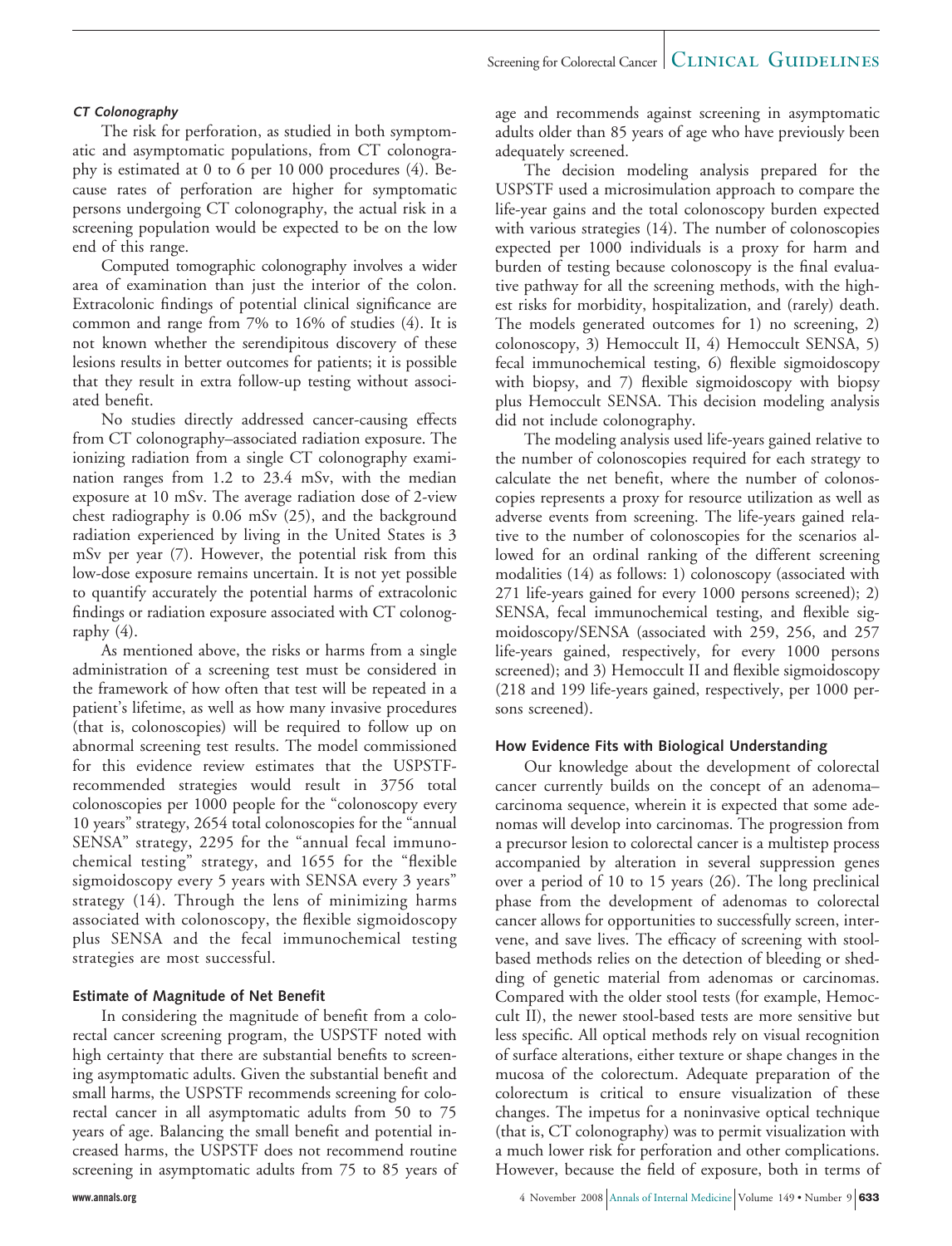### CLINICAL GUIDELINES Screening for Colorectal Cancer

radiation and scrutiny, is broad with CT colonography, more studies are required to determine all the risks and benefits associated with its use. Fecal DNA technology (that is, detection of particular gene loci) may advance significantly in the coming years; data on sensitivity and accuracy of this testing are needed. This type of technology may radically alter diagnosis, risk stratification, and surveillance of a wide range of cancerous and non-cancerous gastrointestinal conditions (27).

### **Update of Previous USPSTF Recommendation**

In contrast to the 2002 USPSTF recommendation, which applied to all adults 50 years of age or older without regard to an age at which to stop screening, routine colorectal cancer screening is now recommended in adults beginning at age 50 and continuing only until age 75 (in people with adequate screening histories). The following screening modalities are recommended: high-sensitivity FOBT, sigmoidoscopy with interval FOBT, or colonoscopy. The USPSTF does not recommend routine screening for adults 75 to 85 years of age and recommends against screening adults older than 85 years of age. With this statement, the USPSTF concludes that for CT colonography and fecal DNA, there is insufficient evidence to permit a recommendation.

### **RECOMMENDATIONS OF OTHERS**

In March 2008, the American Cancer Society, the U.S. Multi-Society Task Force on Colorectal Cancer, and the American College of Radiology (28) jointly recommended screening for colorectal cancer beginning at 50 years of age by 1) high-sensitivity FOBT or fecal immunochemical testing annually, 2) flexible sigmoidoscopy every 5 years, 3) double-contrast barium enema every 5 years, 4) CT colonography (virtual colonoscopy) every 5 years, 5) colonoscopy every 10 years, or 6) fecal DNA at an unspecified interval. The report stated that approaches offering visualization of the colon were preferred to indirect methods (available at http://caonline.amcancersoc.org/cgi /reprint/58/3/130). The American College of Obstetricians and Gynecologists recommends colonoscopy as the preferred method (29). In 2001, the Canadian Task Force on Preventive Health Care (30) concluded that there is good evidence for annual or biannual FOBT and fair evidence to include flexible sigmoidoscopy in periodic health examinations of asymptomatic people older than 50 years of age (available at www.cmaj.ca/cgi/reprint/165/2/206). The American College of Physicians, American Academy of Family Physicians, American College of Preventive Medicine, and Centers for Disease Control and Prevention have issued similar recommendations or endorsed the USPSTF recommendation.

From the U.S. Preventive Services Task Force, Agency for Healthcare Research and Quality, Rockville, Maryland

**Disclaimer:** Recommendations made by the USPSTF are independent of the U.S. government. They should not be construed as an official position of the Agency for Healthcare Research and Quality or the U.S. Department of Health and Human Services.

**Financial Support:** The USPSTF is an independent, voluntary body. The U.S. Congress mandates that the Agency for Healthcare Research and Quality support the operations of the USPSTF.

**Requests for Single Reprints:** Reprints are available from the Agency for Healthcare Research and Quality Web site (www.preventiveservices .ahrq.gov).

### **References**

1. **Maciosek MV, Solberg LI, Coffield AB, Edwards NM, Goodman MJ.** Colorectal cancer screening: health impact and cost effectiveness. Am J Prev Med. 2006;31:80-9. [PMID: 16777546]

2. **U.S. Cancer Statistics Working Group.** U.S. Cancer Statistics: 2004 Incidence and Mortality. Atlanta: U.S. Department of Health and Human Services, Centers for Disease Control and Prevention and National Cancer Institute; 2007. 3. **Espey DK, Wu XC, Swan J, Wiggins C, Jim MA, Ward E, et al.** Annual report to the nation on the status of cancer, 1975-2004, featuring cancer in American Indians and Alaska Natives. Cancer. 2007;110:2119-52. [PMID: 17939129]

4. **Whitlock EP, Lin JS, Liles E, Beil TL, Fu R, O'Connor E, et al.** Screening for colorectal cancer: an updated systematic review. Evidence Synthesis No. 65, Part 1. AHRQ publication no. 08-05124-EF-1. Rockville, MD: Agency for Healthcare Research and Quality; October 2008.

5. **Whitlock EP, Lin JS, Liles E, Beil TL, Fu R.** Screening for colorectal cancer: a targeted, updated systematic review for the U.S. Preventive Services Task Force. Ann Intern Med. 2008;149:638-58.

6. **Kim DH, Pickhardt PJ, Taylor AJ, Menias CO.** Imaging evaluation of complications at optical colonoscopy. Curr Probl Diagn Radiol. 2008;37:165-77. [PMID: 18502324]

7. **Committee to Assess Health Risks from Exposure to Low Levels of Ionizing Radiation, Board on Radiation Effects Research, Division on Earth and Life Sciences, and National Research Council of the National Academies.** Health Risks from Exposure to Low Levels of Ionizing Radiation: BEIR VII, Phase 2. Washington, DC: National Acad Pr; 2006.

8. **Zauber AG, Landsdorp-Vogelaar I, Knudsen AB, Wilschut J, van Ballegooijen M, Kuntz KM.** Age to begin, age to end, and timing of screening intervals: decision analysis of colorectal cancer screening for the United States Preventive Services Task Force from the Cancer intervention and Surveillance Modeling Network (CISNET). Evidence Synthesis No. 65, Part 2. AHRQ publication no. 08-05124-EF-2. Rockville, MD: Agency for Healthcare Research and Quality; October 2008.

9. **American Cancer Society.** Colorectal Cancer Facts & Figures. Special Edition. Atlanta: American Cancer Soc; 2005.

10. **Edwards BK, Brown ML, Wingo PA, Howe HL, Ward E, Ries LA, et al.** Annual report to the nation on the status of cancer, 1975-2002, featuring population-based trends in cancer treatment. J Natl Cancer Inst. 2005;97:1407-27. [PMID: 16204691]

11. **Ries LA.** SEER Cancer Statistics Review, 1975-2005. Bethesda, MD: National Cancer Institute; 2007.

12. **U.S. Preventive Services Task Force.** Screening for colorectal cancer: recommendation and rationale. Ann Intern Med. 2002;137:129-31. [PMID: 12118971]

13. **Pignone M, Rich M, Teutsch SM, Berg AO, Lohr KN.** Screening for colorectal cancer in adults at average risk: a summary of the evidence for the U.S. Preventive Services Task Force. Ann Intern Med. 2002;137:132-41. [PMID: 12118972]

14. **Zauber AG, Lansdorp-Vogelaar I, Knudsen AB, Wilschut J, van Ballegooijen M, Kuntz KM.** Evaluating test strategies for colorectal cancer screening: a decision analysis for the U.S. Preventive Services Task Force. Ann Intern Med. 2008;149:659-69.

15. **Haug U, Brenner H.** New stool tests for colorectal cancer screening: a sys-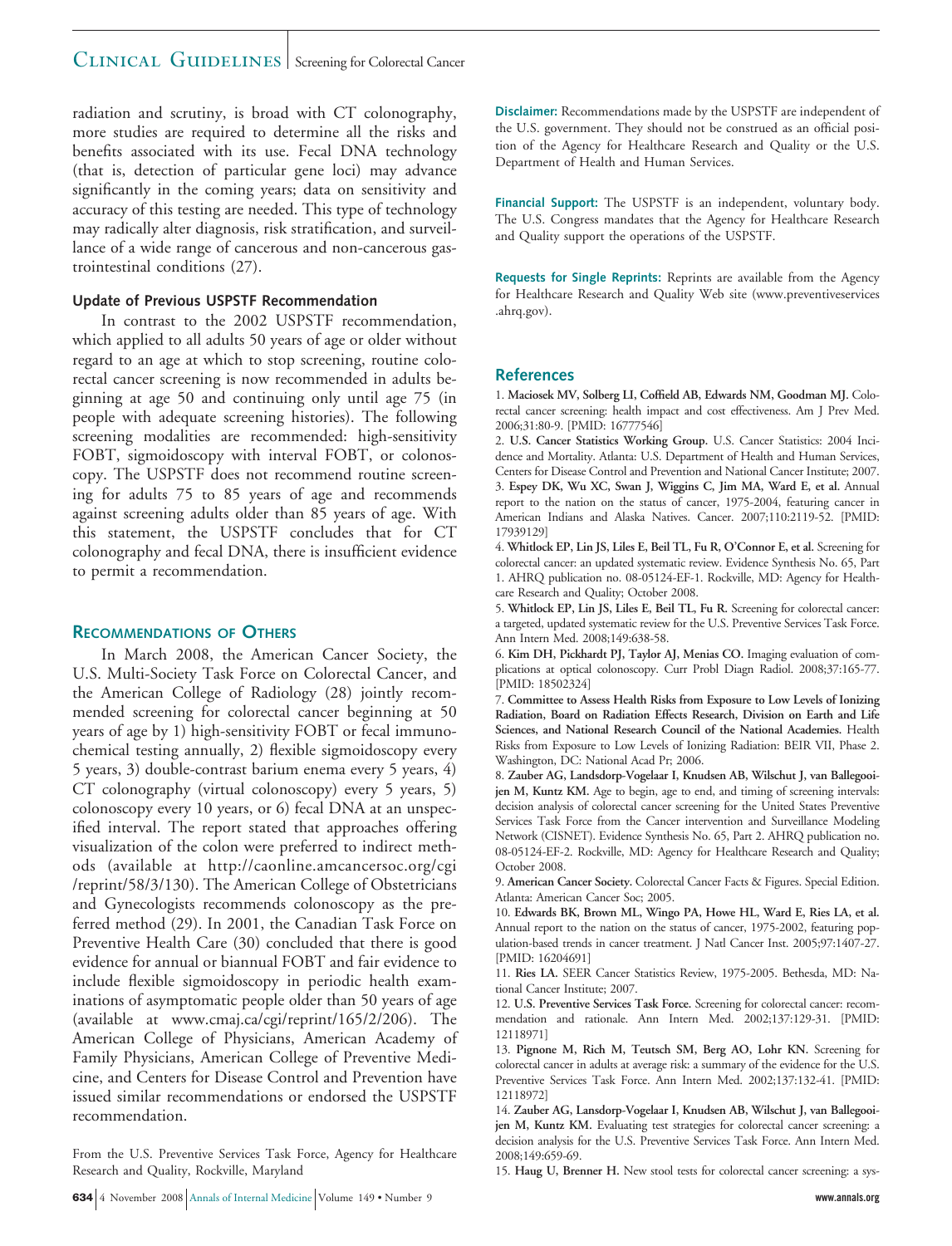ments, please go to www.preventiveservices.ahrq.gov. FOBT For a summary of the evidence systematically reviewedi. making these recommendations, the full recommendation statement, and supporting docu- Ī fecal occult blood testing. \* These recommendationse<br>8 not apply to individuals with specific inherited syndromes (the Lynch syndrome or familial adenomatouspolyposis) or

those with inflammatorybowel disease.

| Ellist a contrator of the period are a corresponding from the second in the first three teams to detail in the |  |
|----------------------------------------------------------------------------------------------------------------|--|
|                                                                                                                |  |
|                                                                                                                |  |
|                                                                                                                |  |
|                                                                                                                |  |
|                                                                                                                |  |
|                                                                                                                |  |
|                                                                                                                |  |

Recommendations Relevant USPSTF

Relevant USPSTF Recommendations

Implementation

Implementation

The USPSTF recommends against the use of aspirin or nonsteroidal anti-inflammatory drugs for the primary prevention of colorectal cancer. This recommendation is available at www.preventiveservices.ahrq.gov.

The USPSTF recommends against the use of aspirin or nonsteroidal anti-inflammatory<br>drugs for the primary prevention of colorectal cancer.

This recommendation is available at www.preventiveservices.ahrq.gov

Focus on strategies that maximize the number of individuals who get screened. Practice shared decision making; discussions with patients should incorporate information on test quality and availability. Individuals with a personal history of cancer or adenomatous polyps are followed by a surveillance regimen, and screening guidelines are not applicable.

Focus on strategies that maximize the number of individuals who get screened

Practice shared decision making; discussions with patients should incorporate information on test quality and availability.<br>Practice shared decision making; discussions with patients should incorporate information on test

surveillance regimen, and screening guidelines are not applicable.

Annals of Internal Medicine

*Figure.*

**Screening**

 **for** 

**colorectal**

**cancer:**

 **clinical** 

**summary**

 **of a U.S.** 

**Preventive**

 **Services**

 **Task Force (USPSTF)** 

**recommendation.\***



# SCREENING FOR COLORECTAL CANCER **SCREENING FOR COLORECTAL CANCER**

# **CLINICAL SUMMARY OF U.S. PREVENTIVE SERVICES TASK FORCE RECOMMENDATION**

|                                         |                                                                                  |                                                                                                                                                                                                                                                                                                                                                                                              | CLINICAL VOIVINA AT OF C.V. FREVENTIVE VERVICEV IAVA FORCE RECONNIENCALION                                                                                                                         |
|-----------------------------------------|----------------------------------------------------------------------------------|----------------------------------------------------------------------------------------------------------------------------------------------------------------------------------------------------------------------------------------------------------------------------------------------------------------------------------------------------------------------------------------------|----------------------------------------------------------------------------------------------------------------------------------------------------------------------------------------------------|
| Population                              | Adults Age 50 to 75 Years*                                                       | Adults Age 76 to 85 Years*                                                                                                                                                                                                                                                                                                                                                                   | Adults Older Than 85 Years*                                                                                                                                                                        |
|                                         | Screen with high-sensitivity<br>FOBT, sigmoidoscopy,<br>or colonoscopy           | Do not screen routinely                                                                                                                                                                                                                                                                                                                                                                      | Do not screen                                                                                                                                                                                      |
| <b>Recommendation</b>                   | Grade: A                                                                         | Grade: C                                                                                                                                                                                                                                                                                                                                                                                     | Grade: D                                                                                                                                                                                           |
|                                         |                                                                                  | Por all populations, exidence is insufficient to assess the penerits and harms of screening with<br>computed tomographic colonography and fecal DNA testing.                                                                                                                                                                                                                                 |                                                                                                                                                                                                    |
|                                         |                                                                                  | Grade: I (insufficient evidence)                                                                                                                                                                                                                                                                                                                                                             |                                                                                                                                                                                                    |
| Screening Tests                         |                                                                                  | High-senistivity FOBI, sigmoidoscopy and the externation of the externation of the state of the state of the state of the state of the state of the state of the state of the state of the state of the state of the state of<br>Colonoscopy and flexible sigmoidoscopy (to a lesser degree) entail possible serious complications<br>The risks and benefits of these screening methods vary |                                                                                                                                                                                                    |
| Intervals<br>Screening Test             |                                                                                  | Intervals for recommended screening strategies:<br>• Sigmoidoscopy every 5 years, with high-sensitivity FOBT every 3 years<br>Annual screening with high-sensitivity FOBT<br>Screening colonoscopy every 10 years                                                                                                                                                                            |                                                                                                                                                                                                    |
| <b>Balance of Harms</b><br>and Benefits | potential harms tor 20-to 75-year-olds.<br>The penerits of screening orthogen.he |                                                                                                                                                                                                                                                                                                                                                                                              | The likelihood that detection and early intervention xill yield a mortality benefit<br>declines after age 75 because of the long average time between<br>adenoma development and cancer diagnosis. |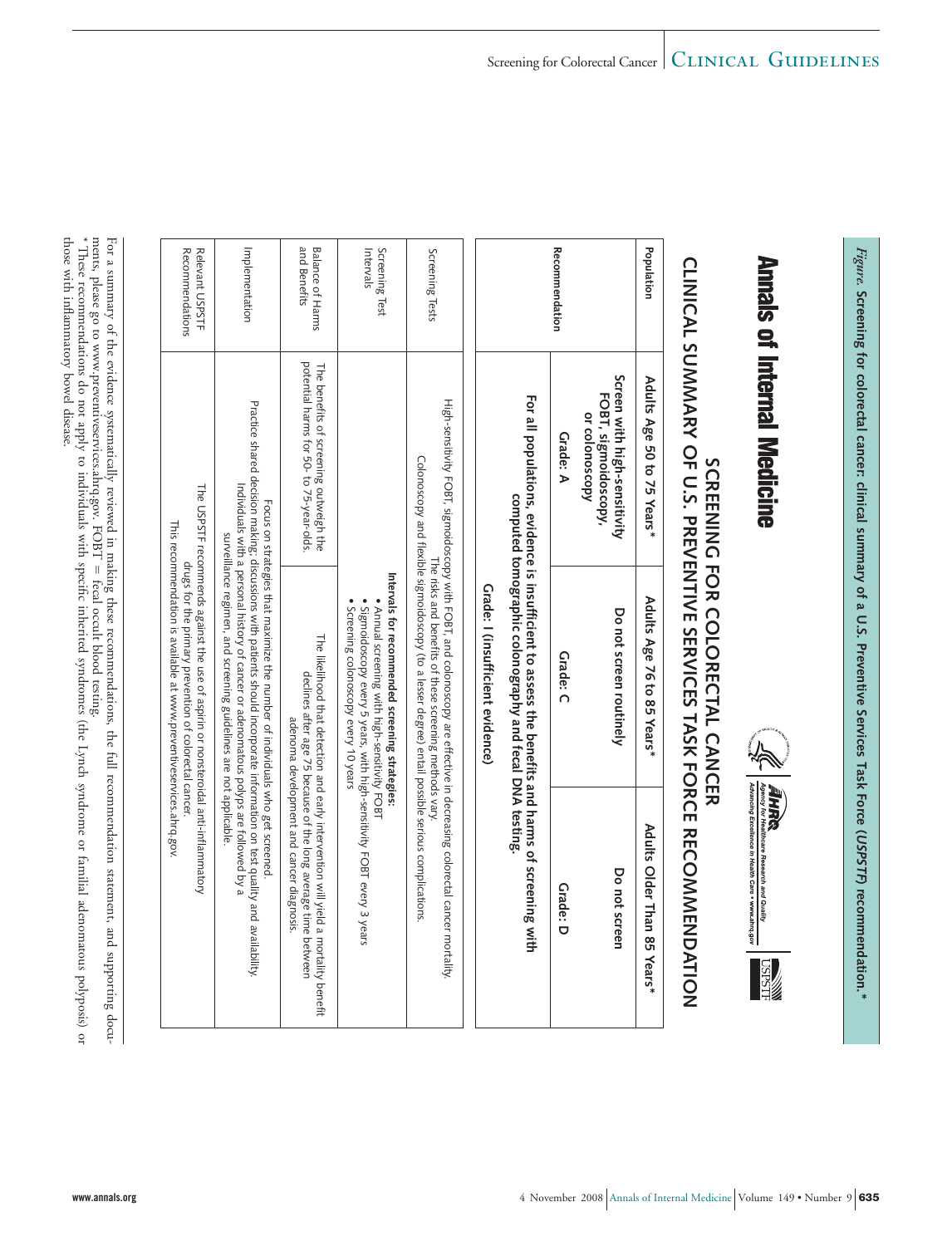### *Table 1.* **What the U.S. Preventive Services Task Force Grades Mean and Suggestions for Practice\***

| Grade       | Definition                                                                                                                                                                                                                                            | <b>Suggestions for Practice</b>                                                                                                                                                               |
|-------------|-------------------------------------------------------------------------------------------------------------------------------------------------------------------------------------------------------------------------------------------------------|-----------------------------------------------------------------------------------------------------------------------------------------------------------------------------------------------|
| A           | The USPSTF recommends the service. There is high certainty that the<br>net benefit is substantial.                                                                                                                                                    | Offer/provide this service.                                                                                                                                                                   |
| B           | The USPSTF recommends the service. There is high certainty that the<br>net benefit is moderate or there is moderate certainty that the net<br>benefit is moderate to substantial.                                                                     | Offer/provide this service.                                                                                                                                                                   |
|             | The USPSTF recommends against routinely providing the service. There<br>may be considerations that support providing the service in an<br>individual patient. There is moderate or high certainty that the net<br>benefit is small.                   | Offer/provide this service only if other considerations support offering or<br>providing the service in an individual patient.                                                                |
|             | The USPSTF recommends against the service. There is moderate or<br>high certainty that the service has no net benefit or that the harms<br>outweigh the benefits.                                                                                     | Discourage the use of this service.                                                                                                                                                           |
| I statement | The USPSTF concludes that the current evidence is insufficient to assess<br>the balance of benefits and harms of the service. Evidence is lacking,<br>of poor quality, or conflicting, and the balance of benefits and harms<br>cannot be determined. | Read clinical considerations section of USPSTF Recommendation Statement.<br>If the service is offered, patients should understand the uncertainty about<br>the balance of benefits and harms. |

\* USPSTF U.S. Preventive Services Task Force.

### *Table 2.* **U.S. Preventive Services Task Force Levels of Certainty Regarding Net Benefit**

| Level of Certainty* | Description                                                                                                                                                                                                                                                                                                                                                                                                                                                                                                                                                                                     |
|---------------------|-------------------------------------------------------------------------------------------------------------------------------------------------------------------------------------------------------------------------------------------------------------------------------------------------------------------------------------------------------------------------------------------------------------------------------------------------------------------------------------------------------------------------------------------------------------------------------------------------|
| High                | The available evidence usually includes consistent results from well-designed, well-conducted studies in representative primary care<br>populations. These studies assess the effects of the preventive service on health outcomes. This conclusion is therefore unlikely to<br>be strongly affected by the results of future studies.                                                                                                                                                                                                                                                          |
| Moderate            | The available evidence is sufficient to determine the effects of the preventive service on health outcomes, but confidence in the estimate<br>is constrained by such factors as:<br>the number, size, or quality of individual studies<br>inconsistency of findings across individual studies<br>limited generalizability of findings to routine primary care practice<br>lack of coherence in the chain of evidence.<br>As more information becomes available, the magnitude or direction of the observed effect could change, and this change may be large<br>enough to alter the conclusion. |
| Low                 | The available evidence is insufficient to assess effects on health outcomes. Evidence is insufficient because of:<br>the limited number or size of studies<br>important flaws in study design or methods<br>inconsistency of findings across individual studies<br>gaps in the chain of evidence<br>findings that are not generalizable to routine primary care practice<br>a lack of information on important health outcomes.<br>More information may allow an estimation of effects on health outcomes.                                                                                      |

\* The U.S. Preventive Services Task Force (USPSTF) defines *certainty* as "likelihood that the USPSTF assessment of the net benefit of a preventive service is correct." The net benefit is defined as benefit minus harm of the preventive service as implemented in a general primary care population. The USPSTF assigns a certainty level based on the nature of the overall evidence available to assess the net benefit of a preventive service.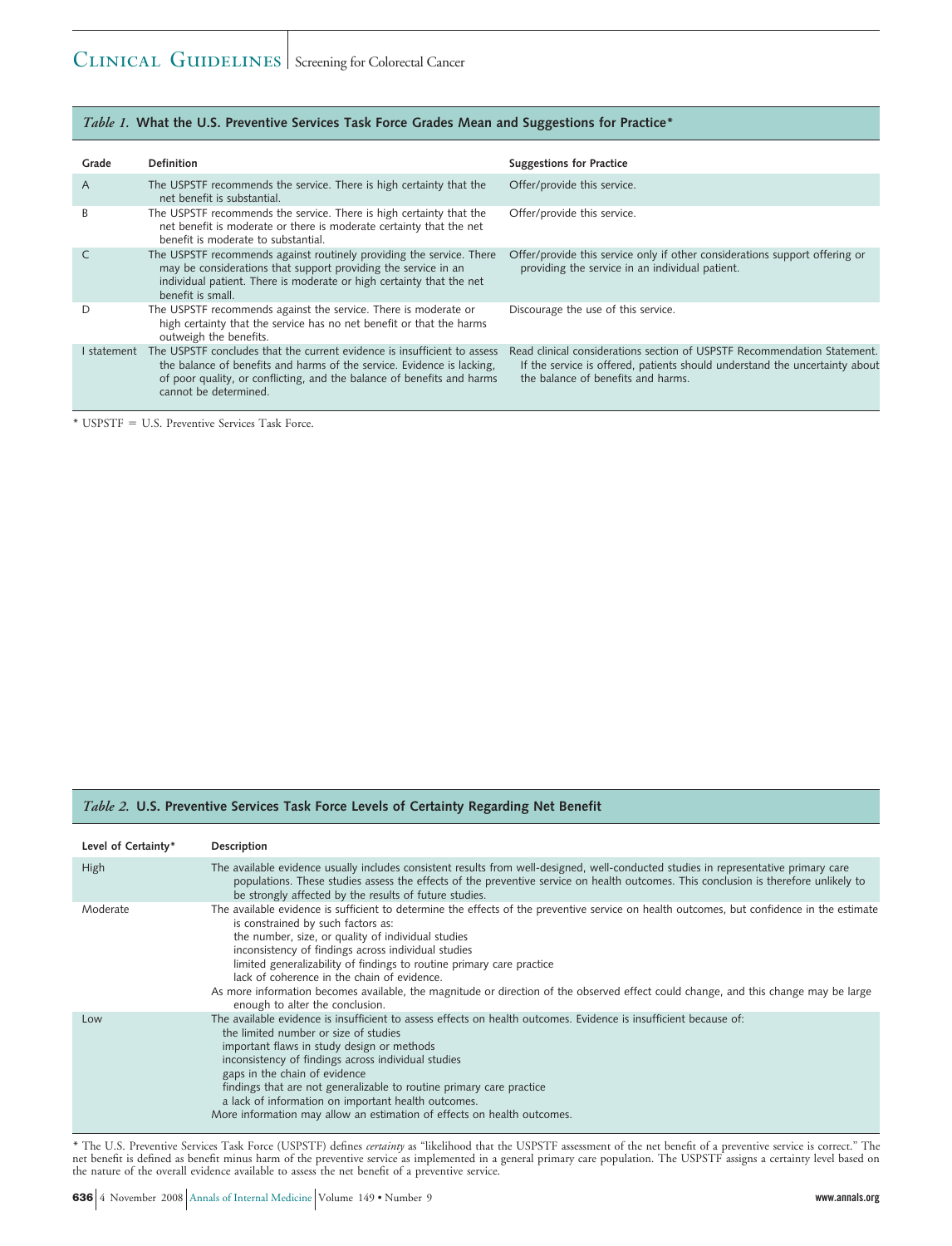### Screening for Colorectal Cancer  $\vert$  CLINICAL GUIDELINES

tematic review focusing on performance characteristics and practicalness. Int J Cancer. 2005;117:169-76. [PMID: 15880368]

16. **Itoh M, Takahashi K, Nishida H, Sakagami K, Okubo T.** Estimation of the optimal cut off point in a new immunological faecal occult blood test in a corporate colorectal cancer screening programme. J Med Screen. 1996;3:66-71. [PMID: 8849762]

17. **Colorectal Cancer Study Group.** Fecal DNA versus fecal occult blood for colorectal-cancer screening in an average-risk population. N Engl J Med. 2004; 351:2704-14. [PMID: 15616205]

18. **Pickhardt PJ, Choi JR, Hwang I, Butler JA, Puckett ML, Hildebrandt HA, et al.** Computed tomographic virtual colonoscopy to screen for colorectal neoplasia in asymptomatic adults. N Engl J Med. 2003;349:2191-200. [PMID: 14657426]

19. **Kim SH, Lee JM, Eun HW, Lee MW, Han JK, Lee JY, et al.** Two- versus three-dimensional colon evaluation with recently developed virtual dissection software for CT colonography. Radiology. 2007;244:852-64. [PMID: 17709833]

20. **Johnson CD, Fletcher JG, MacCarty RL, Mandrekar JN, Harmsen WS, Limburg PJ, et al.** Effect of slice thickness and primary 2D versus 3D virtual dissection on colorectal lesion detection at CT colonography in 452 asymptomatic adults. AJR Am J Roentgenol. 2007;189:672-80. [PMID: 17715116]

21. **Hewitson P, Glasziou P, Irwig L, Towler B, Watson E.** Screening for colorectal cancer using the faecal occult blood test, Hemoccult. Cochrane Database Syst Rev. 2007:CD001216. [PMID: 17253456]

22. **Pignone M, Saha S, Hoerger T, Mandelblatt J.** Cost-effectiveness analyses of colorectal cancer screening: a systematic review for the U.S. Preventive Services Task Force. Ann Intern Med. 2002;137:96-104. [PMID: 12118964]

23. **Burch JA, Soares-Weiser K, St John DJ, Duffy S, Smith S, Kleijnen J, et al.** Diagnostic accuracy of faecal occult blood tests used in screening for colorectal cancer: a systematic review. J Med Screen. 2007;14:132-7. [PMID: 17925085] 24. **Young GP, Cole S.** New stool screening tests for colorectal cancer. Digestion. 2007;76:26-33. [PMID: 17947816]

25. **Petrone TJ, Steidley KD, Appleby A, Christman E, Haughey F.** X-ray beam energy, scatter, and radiation risk in chest radiography. Health Phys. 1996;70: 488-97. [PMID: 8617588]

26. **Winawer SJ.** Natural history of colorectal cancer. Am J Med. 1999;106:3S-6S; discussion 50S-51S. [PMID: 10089106]

27. **Regueiro CR.** Will screening colonoscopy disappear and transform gastroenterology practice? Threats to clinical practice and recommendations to reduce their impact: report of a consensus conference conducted by the AGA Institute Future Trends Committee. Gastroenterology. 2006;131:1287-312. [PMID: 17030197]

28. **Levin B, Lieberman DA, McFarland B, Andrews KS, Brooks D, Bond J, et al. American Cancer Society Colorectal Cancer Advisory Group.** Screening and surveillance for the early detection of colorectal cancer and adenomatous polyps, 2008: a joint guideline from the American Cancer Society, the US Multi-Society Task Force on Colorectal Cancer, and the American College of Radiology. Gastroenterology. 2008;134:1570-95. [PMID: 18384785]

29. **American College of Obstetricians and Gynecologists.** ACOG Committee Opinion No. 384 November 2007: colonoscopy and colorectal cancer screening and prevention. Obstet Gynecol. 2007;110:1199-202. [PMID: 17978144]

30. **Canadian Task Force on Preventive Health Care.** Colorectal cancer screening. Recommendation statement from the Canadian Task Force on Preventive Health Care. CMAJ. 2001;165:206-8. [PMID: 11501466]

### **CME CREDIT**

Readers can get CME credit for the following: 1) questions from the ACP's Medical Knowledge Self-Assessment Program (MKSAP) related to In the Clinic articles that are published in the first issue of every month, and 2) designated articles in each issue. To access CME questions, click on the CME option under an article's title on the table of contents at www.annals.org. Subscribers may take the tests free of charge. For a nominal fee, nonsubscribers can purchase tokens electronically that enable them to take the CME quizzes.

Reviewers who provide timely, high-quality reviews also may get CME credit.